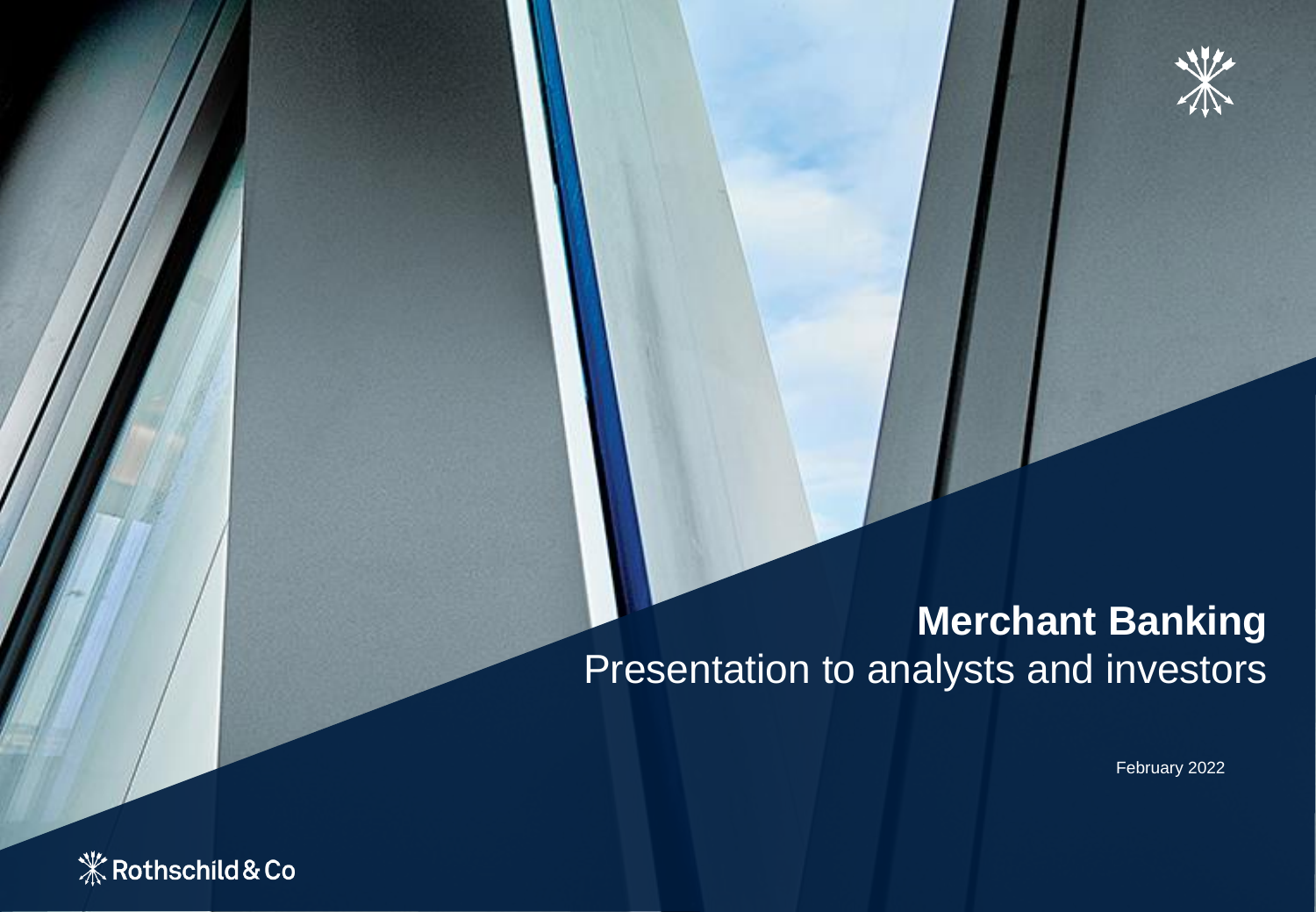# Merchant Banking



A powerful and cohesive multi-strategy platform across the capital structure



#### **X** Rothschild & Co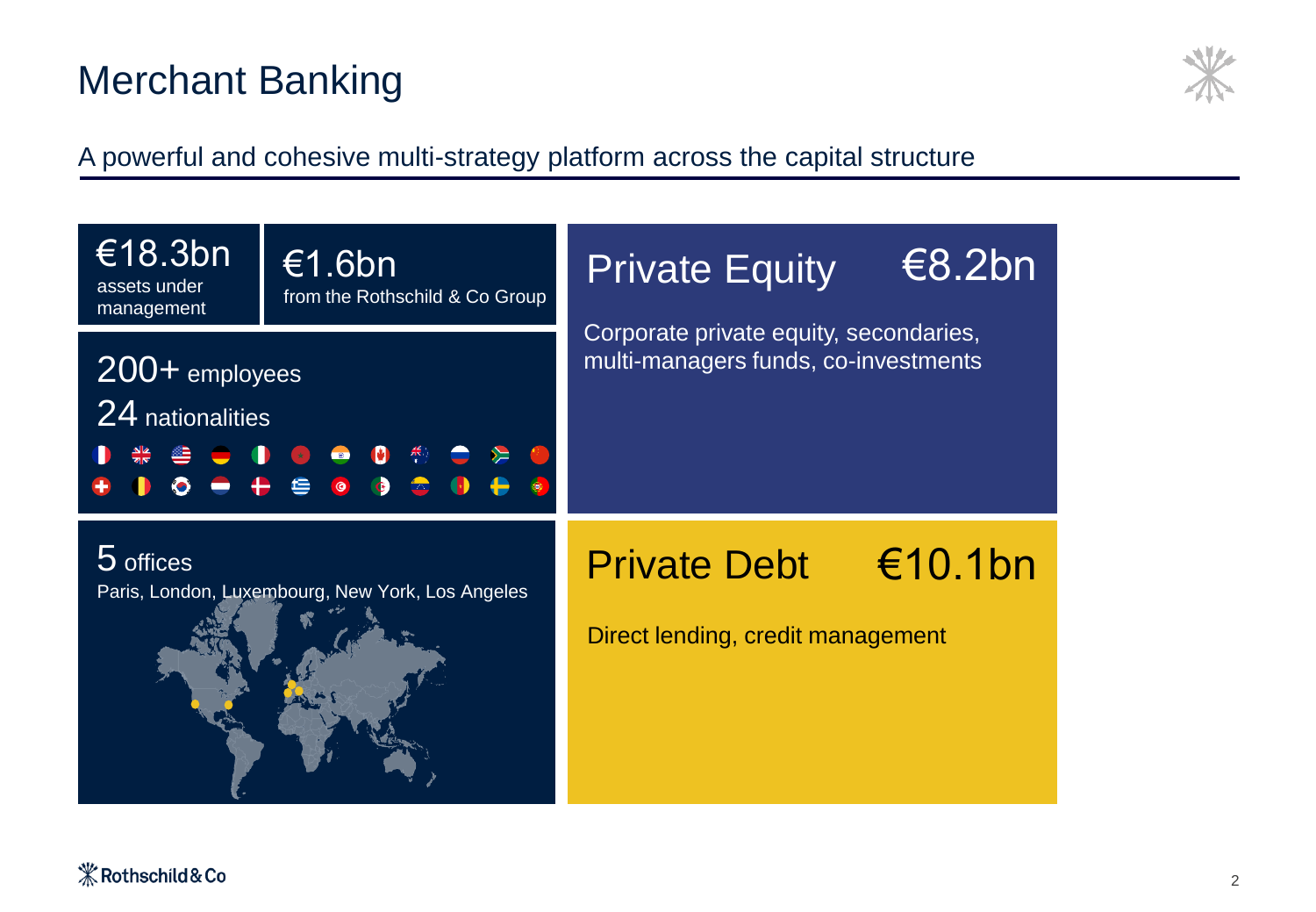# Private Equity offering



#### Mid-market focus through directs, secondaries, co-investments and multi-managers

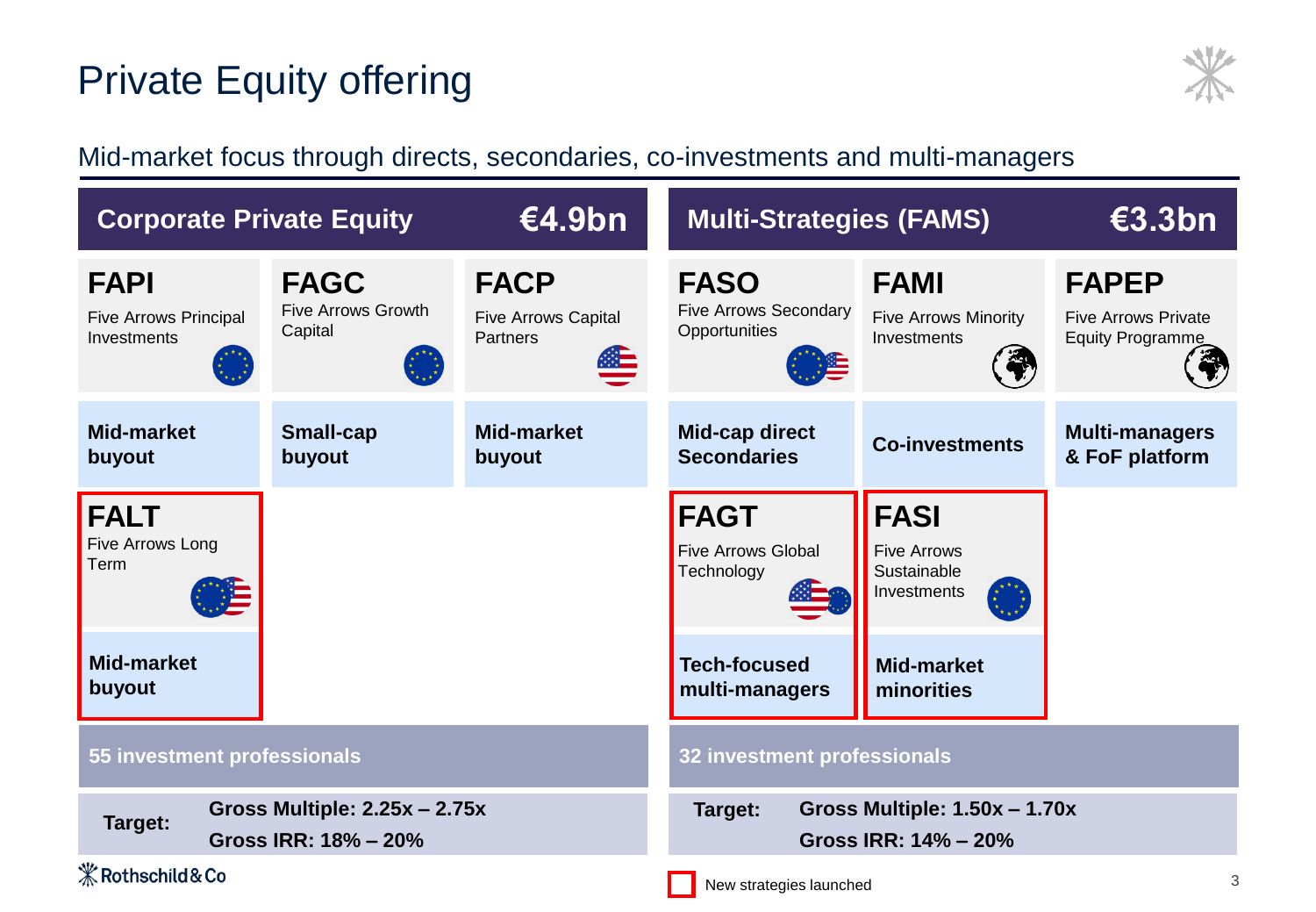## Private Debt offering



Credit solutions across the capital structure for mid-cap and large companies

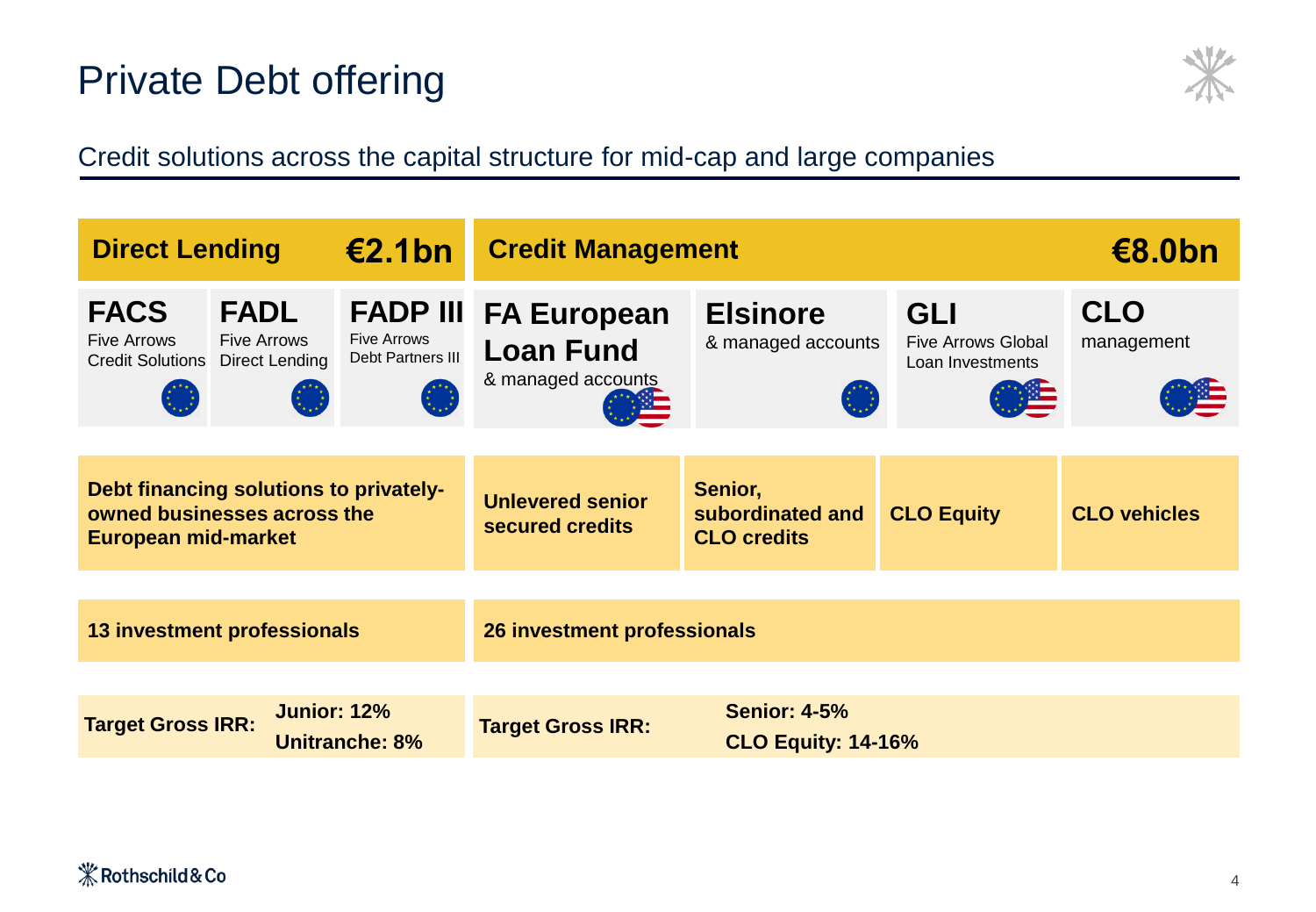#### Post closing events



#### Number of fund launches in Q4 2021 resulted in several closings in Q1 2022

|                           | <b>Fund</b>                   | <b>Description</b>                               | Q1 closings                                                       | <b>Target</b><br>size |
|---------------------------|-------------------------------|--------------------------------------------------|-------------------------------------------------------------------|-----------------------|
|                           |                               |                                                  |                                                                   |                       |
| <b>Corporate</b><br>PE.   | <b>FAPI IV</b>                | Control buyout/growth fund                       | $\sim$ €900m                                                      | €2bn                  |
|                           |                               |                                                  |                                                                   |                       |
|                           | <b>FALT</b>                   | 學<br>Long term control buyout/growth fund        | $\sim$ €700m                                                      | €1.25bn               |
|                           |                               |                                                  |                                                                   |                       |
| <b>Multi-</b><br>strategy | <b>FASI</b>                   | O<br><b>Minority / co-investment impact fund</b> | $\sim$ €120m                                                      | €300m                 |
|                           |                               |                                                  |                                                                   |                       |
|                           | <b>FAGT</b>                   | Primary/secondary/co-investment growth tech      | ~150m                                                             | \$300m                |
|                           |                               |                                                  |                                                                   |                       |
|                           | <b>Merchant Banking Total</b> |                                                  | $\sim \epsilon$ 1.9bn<br>$o/w \sim \epsilon 1.5$ bn<br>in Jan-Feb | $\sim \epsilon$ 3.8bn |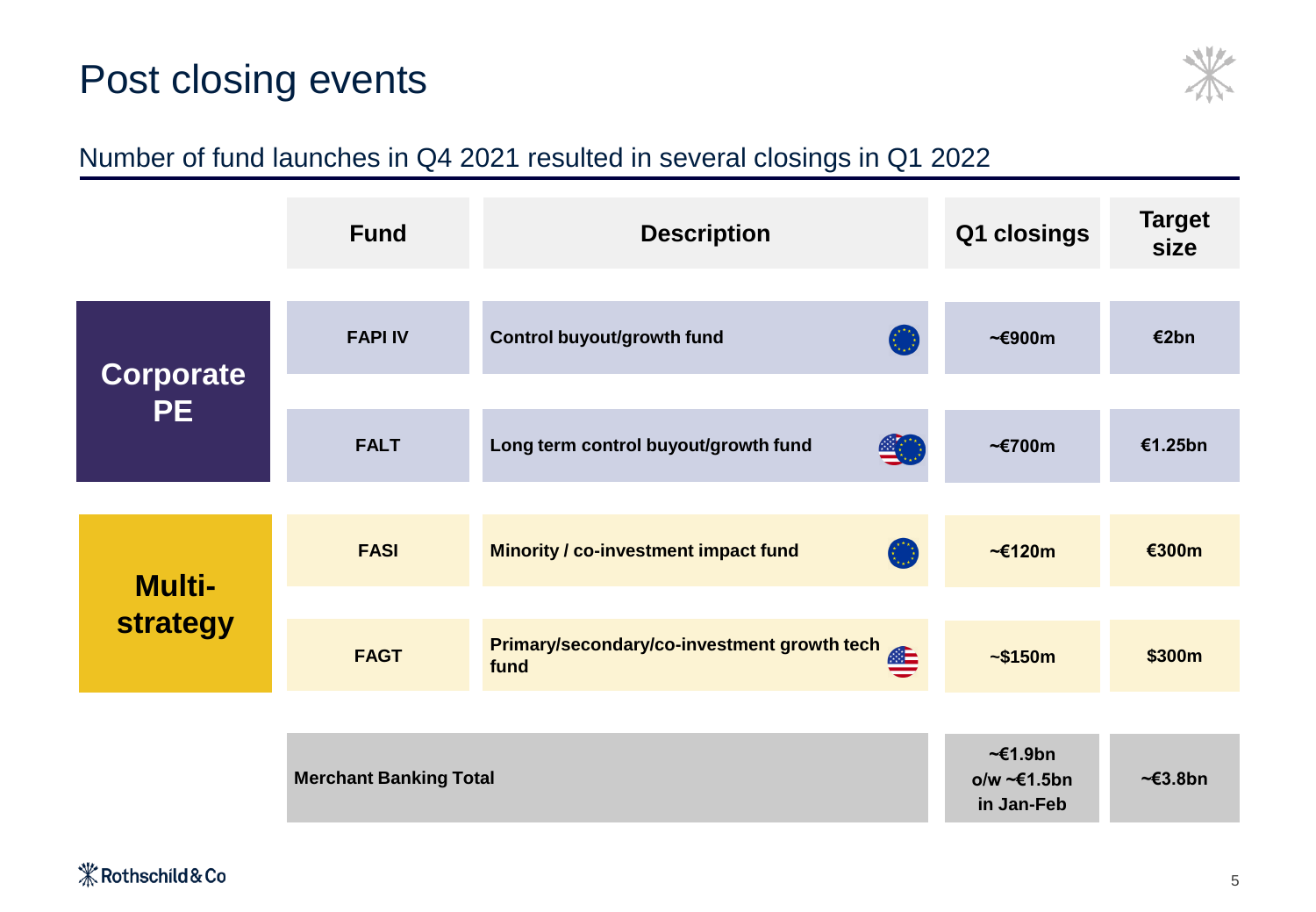# How our investment algorithm applies across all strategies



#### Asset selection is based on stringent criteria centred on risk-adjusted returns

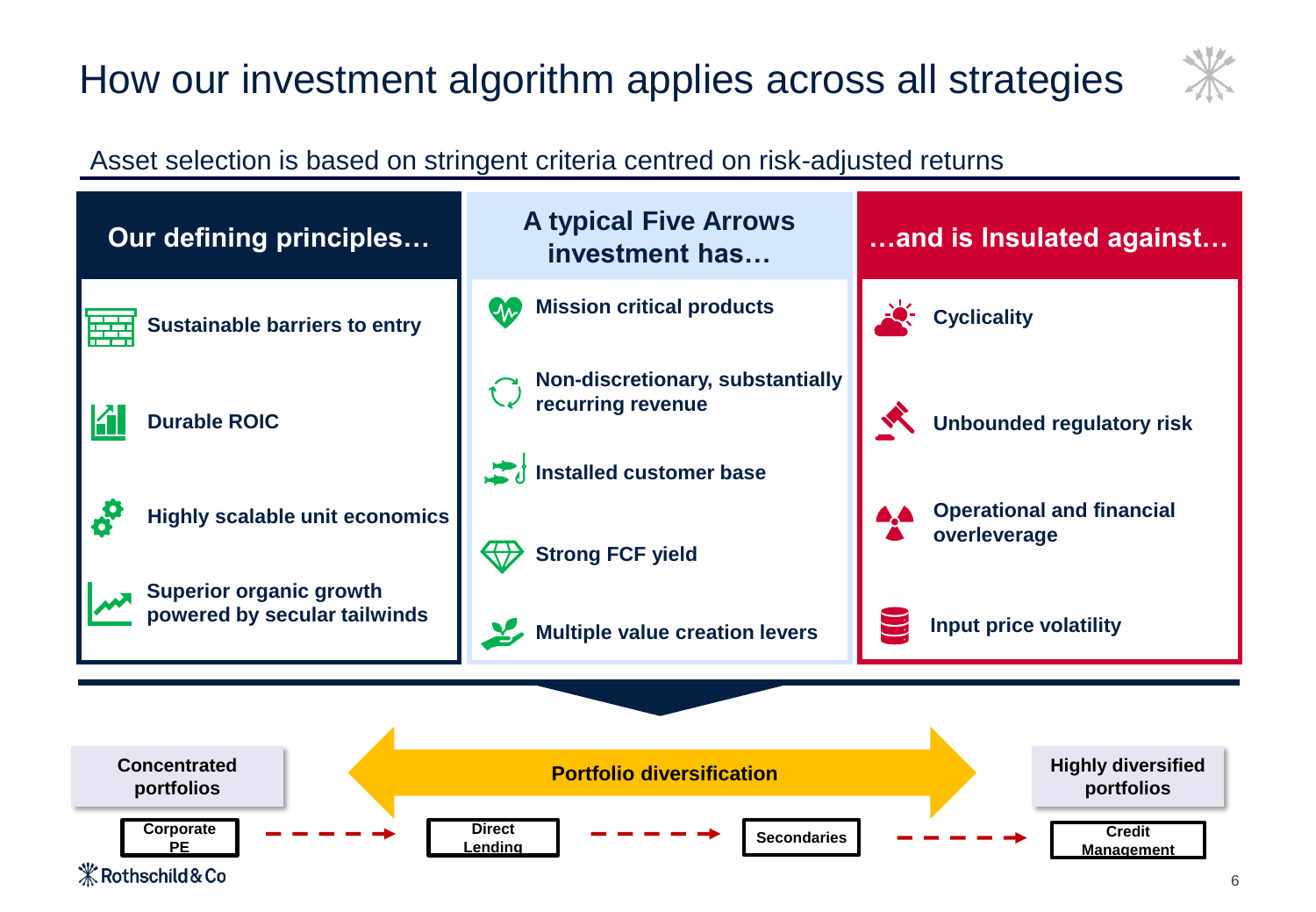# R&Co MB AuM evolution



#### Strong growth over the last four years with a target €30bn AuM in 2024

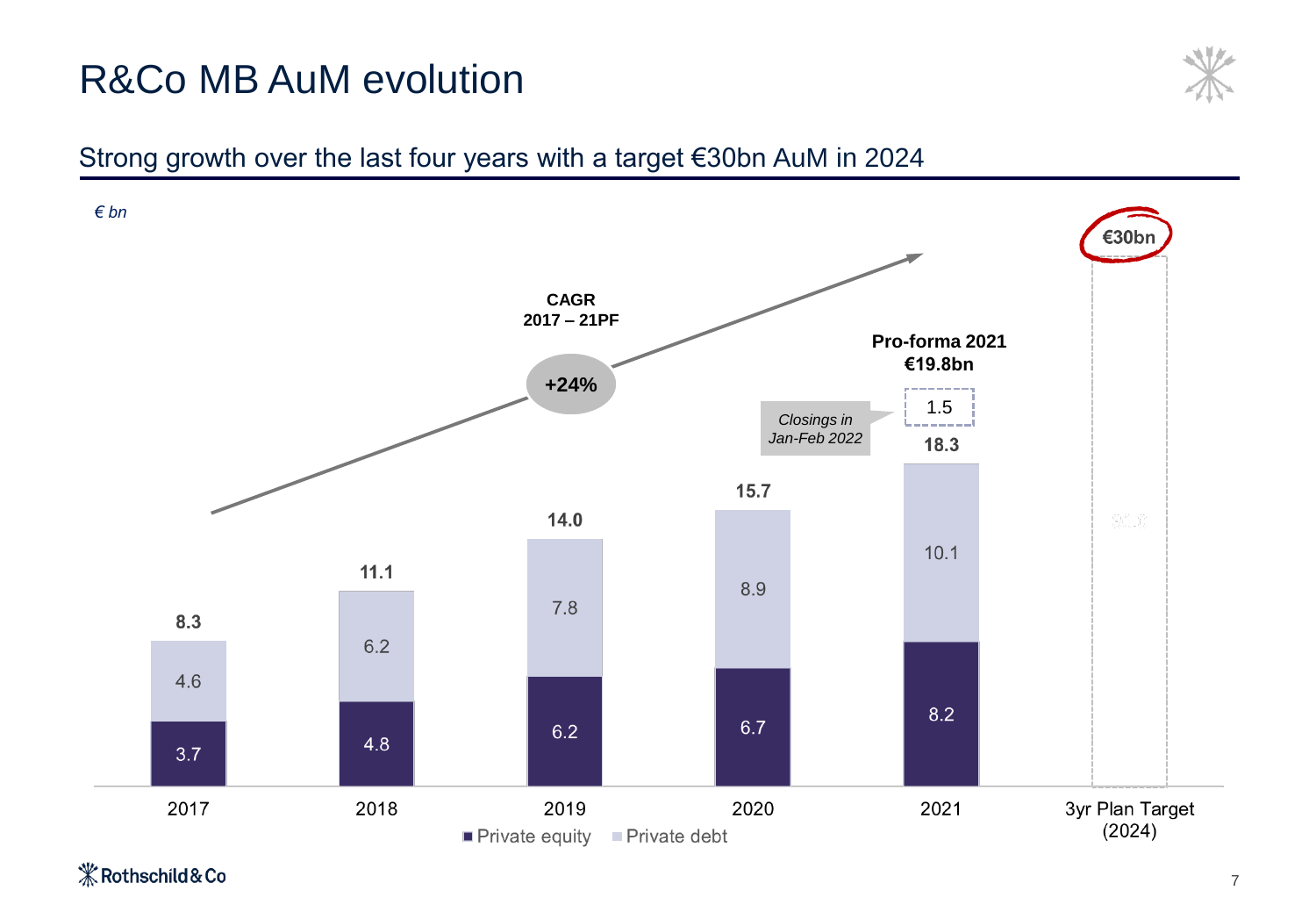# Evolution of AuM in 2021



AuM growth primarily driven by CLOs launched and new capital raised in private equity, multistrategies and direct lending funds



**X** Rothschild & Co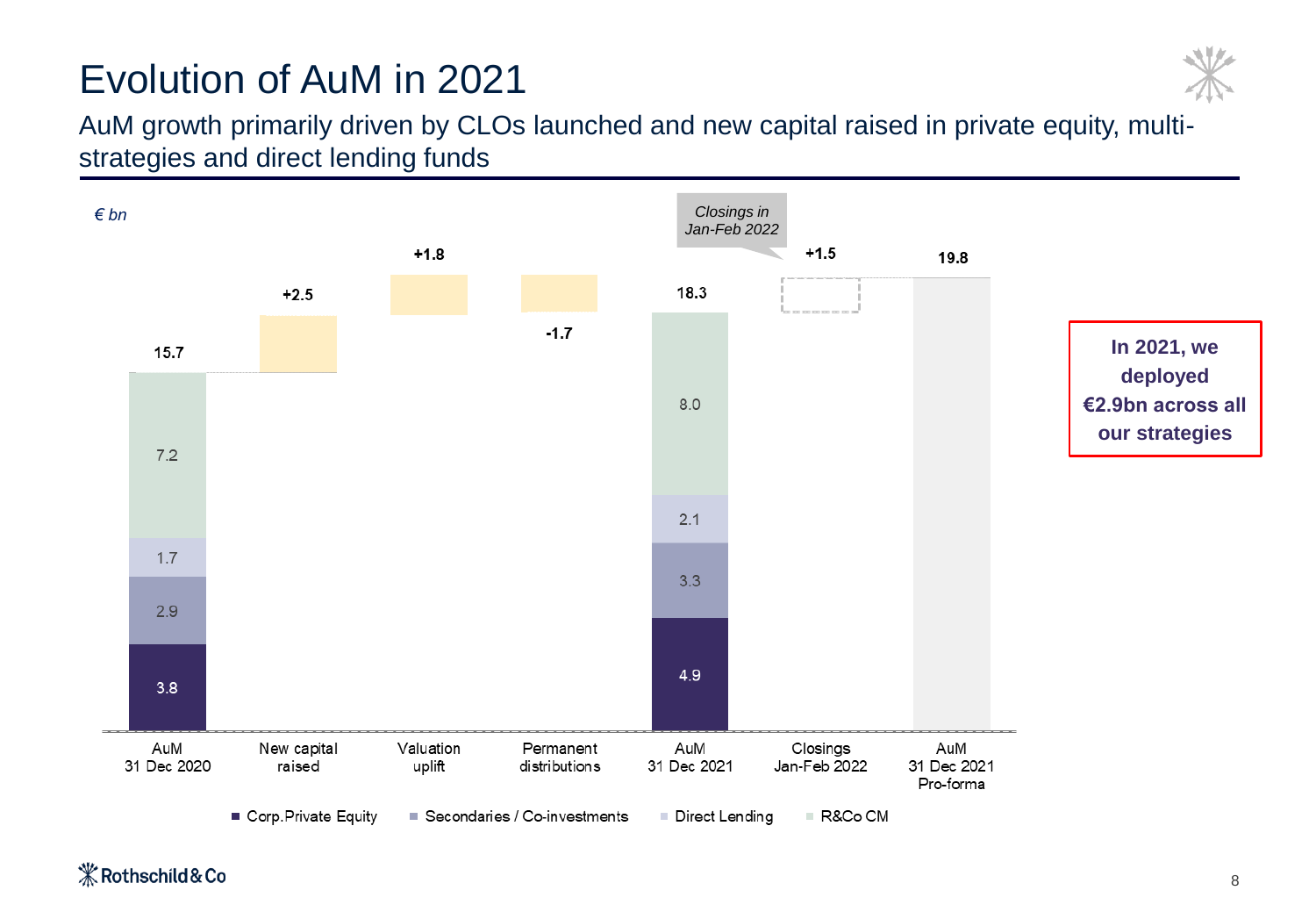# Development of the fundraising mix



Growth in capital commitments from institutions leads to an increase in their share of new capital raised; capital commitments from institutional investors is scalable and can drive further growth



#### $\mathbb X$  Rothschild & Co

R&Co includes staff investments Amounts are pro forma for the first closes of FAPI IV and FALT (held in early January 2022) and exclude CLOs and Oberon USA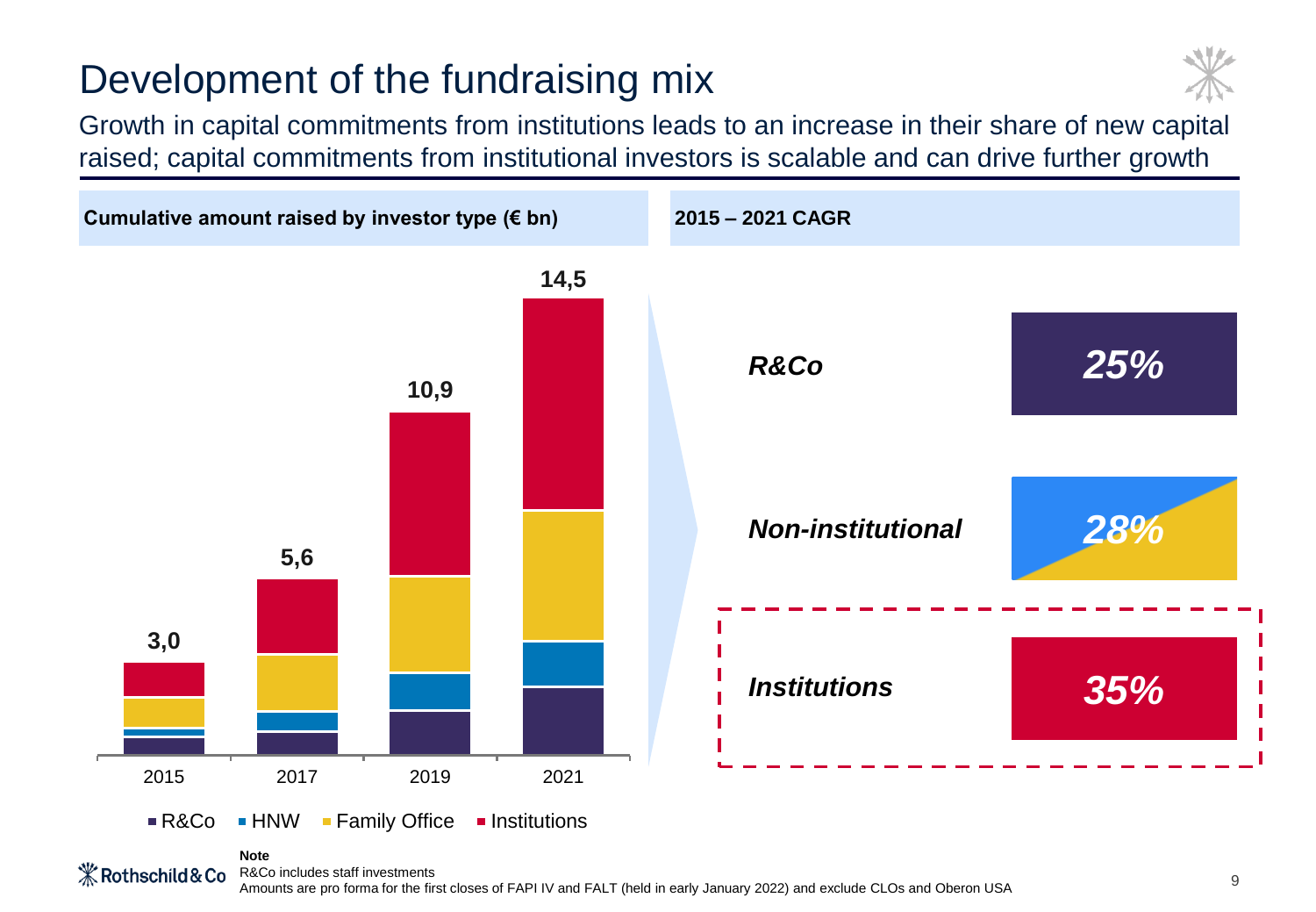## Merchant Banking revenue model



As our business evolves and becomes more mature, we expect recurring revenues (management fees) to become a growing share





**X** Rothschild & Co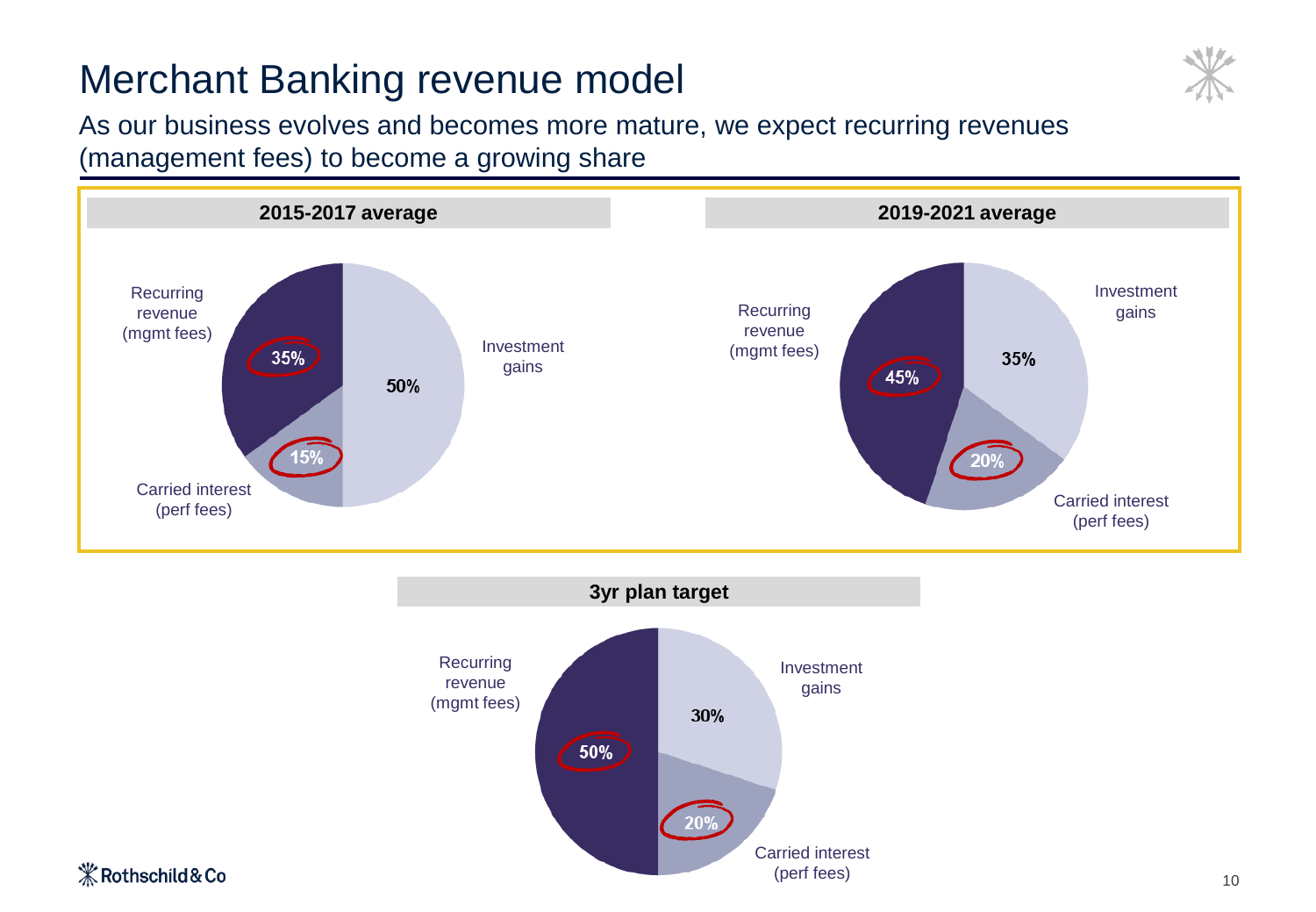## Merchant Banking revenue model



Despite the significant revenue variance between 2020 and 2021, the 2-year average clearly shows the larger scale of our business compared to previous years



 $\mathbb X$  Rothschild & Co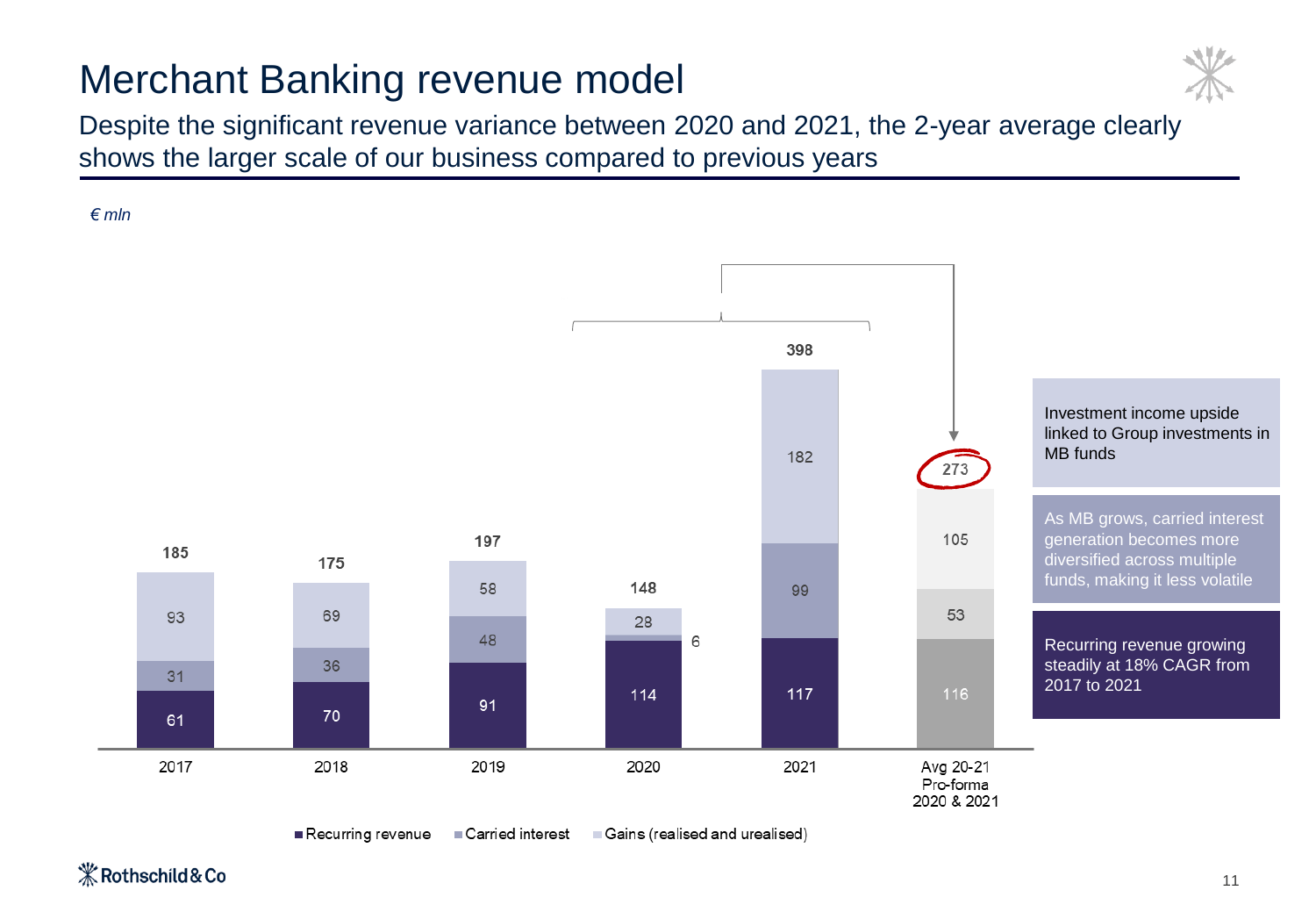# The R&Co Group investment portfolio in MB assets



#### Our core investment portfolio, excluding unrealised carried interest, is equal to €733m

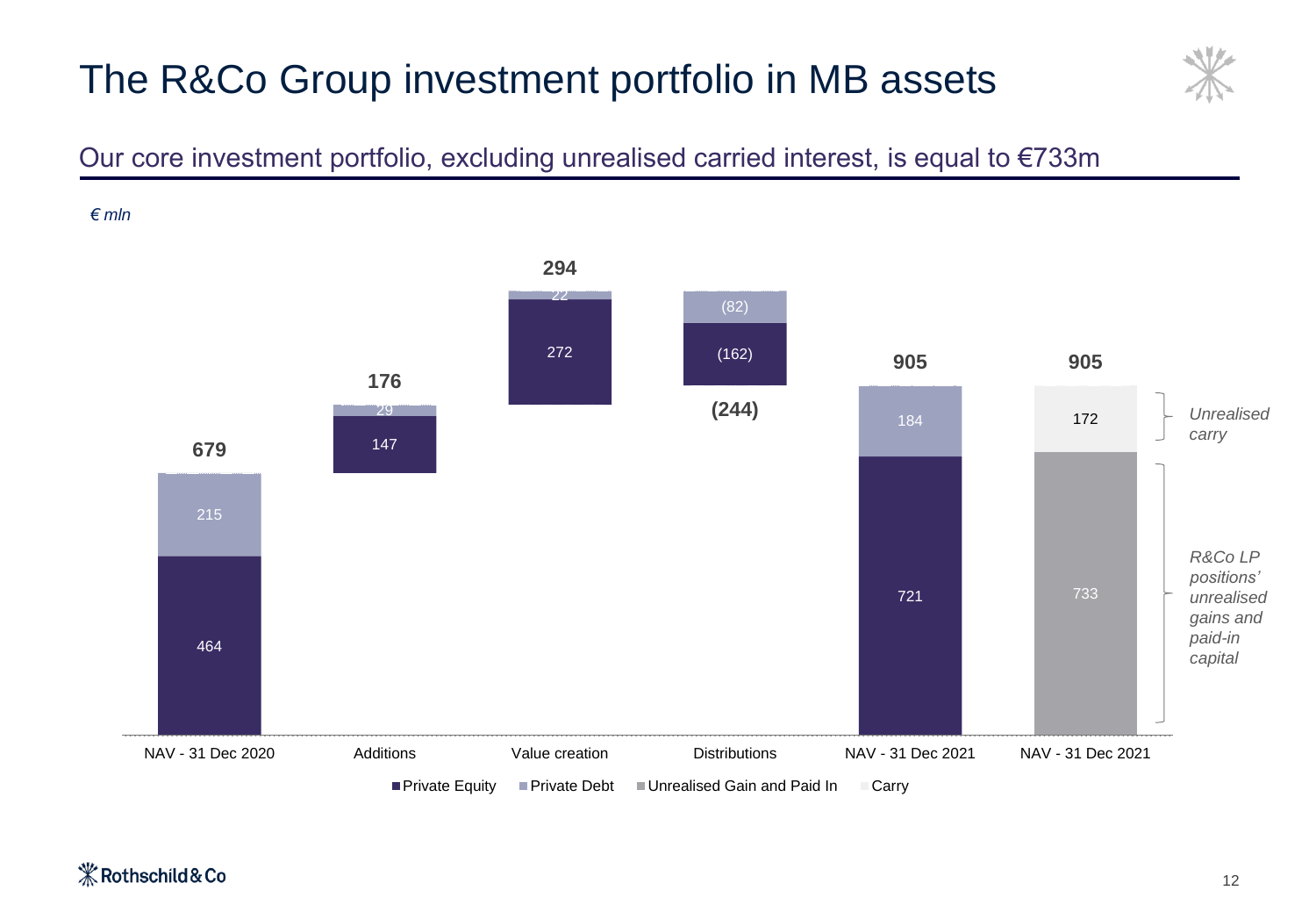## R&Co portfolio in Merchant Banking assets



#### Exposure to equity and North America continues to grow

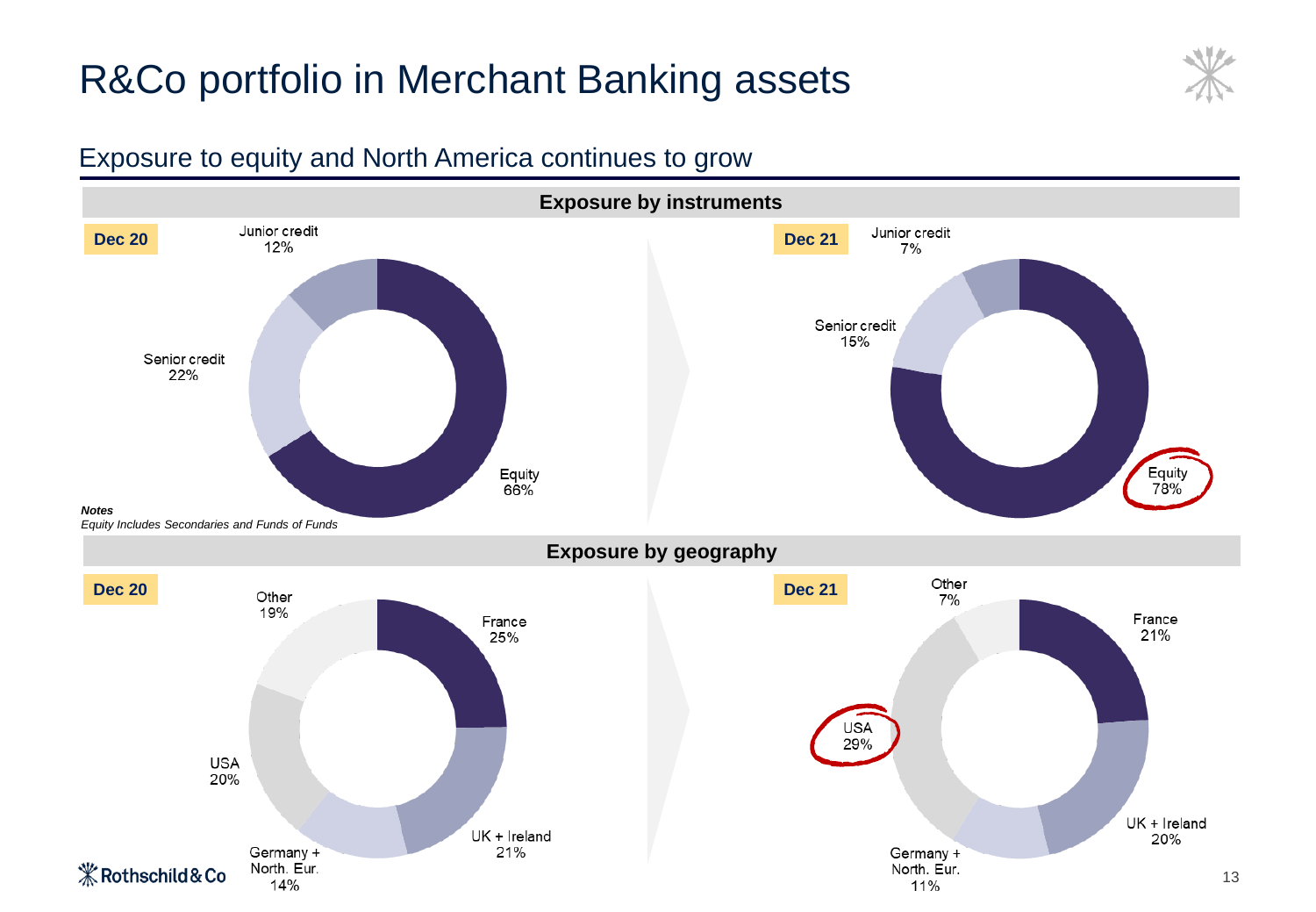## R&Co portfolio in Merchant Banking assets



#### Growing exposure to our core sectors of focus…now 68%

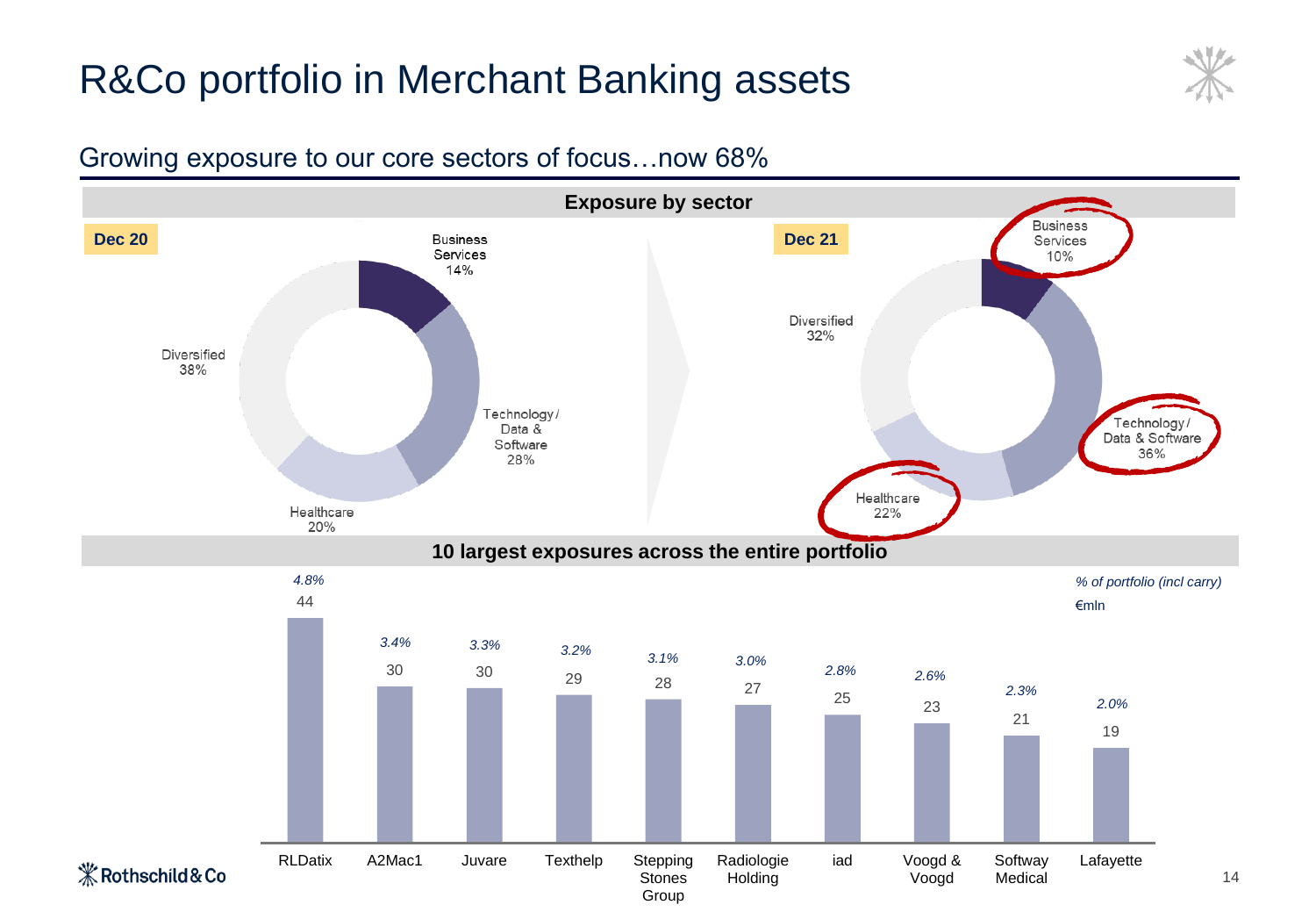## Merchant Banking



#### 2021 performance and outlook

#### **Record-high Profit before Tax of €292m**

- ⚫ Sharp rebound in our investment revenues in 2021 due to successful exits and significant portfolio valuation uplifts
- ⚫ 2021 valuation uplifts were amplified due to Covid-related uncertainty in 2020, generating a "catch-up effect" in our revenue

#### **All our business lines demonstrate good momentum**

- ⚫ Investment performance from the underlying portfolio has been strong
	- Resilient foundation with upside potential
- ⚫ Fundraising is highly active through new product launches across the entire Merchant Banking platform

**Our business has significant growth potential and benefits from positive market tailwinds both in private equity and private debt**